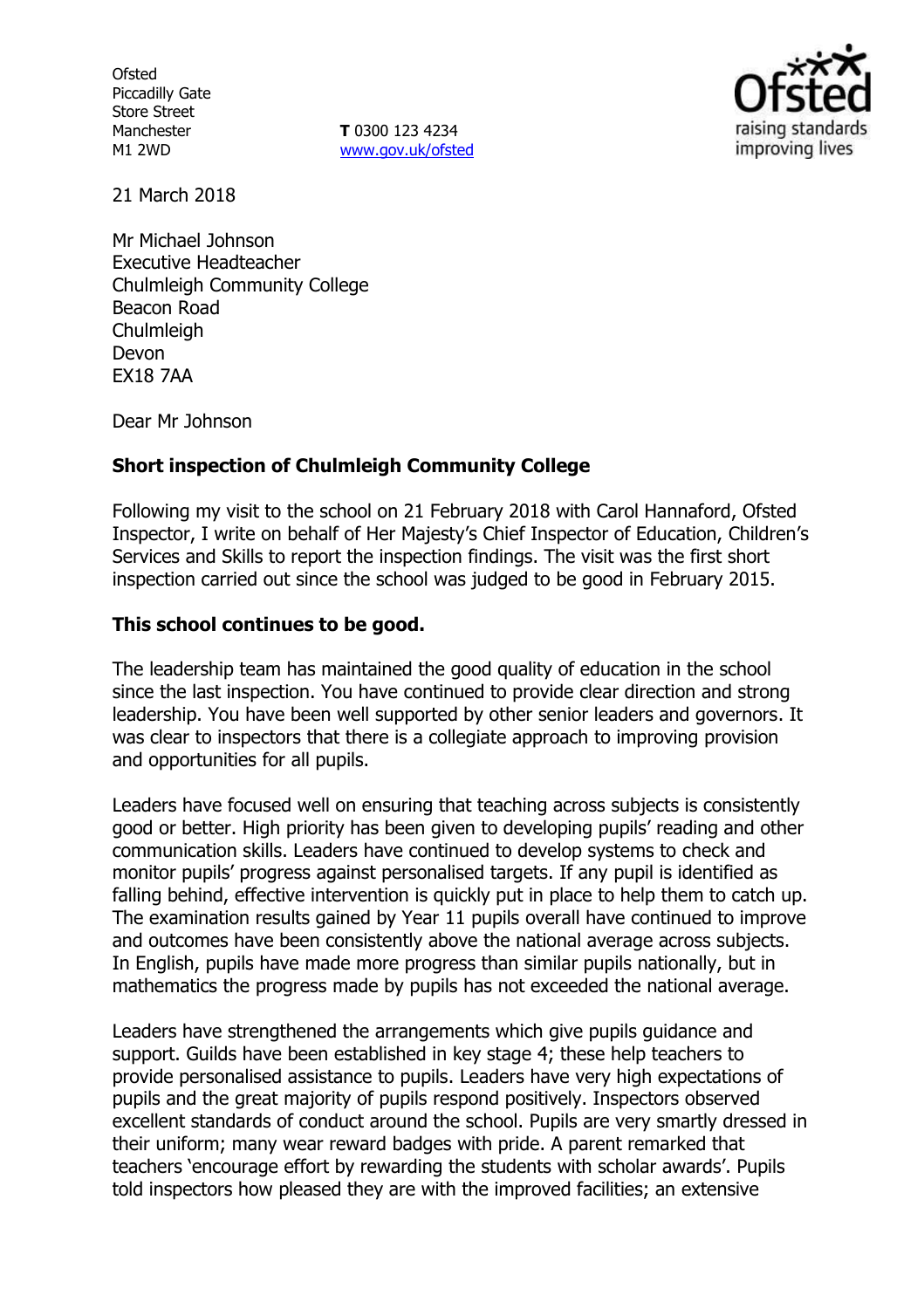

building programme is nearing completion.

You have led the school's approach to providing a broad education for all pupils very strongly. It is clear that pupils benefit from many opportunities to expand and extend their learning. For example, there is a strong emphasis on the performing arts. On the day of this inspection, the school orchestra benefited from rehearsing with a visiting professional conductor. Leaders place much value on these activities, including the participation of pupils from primary schools in the same multiacademy trust.

## **Safeguarding is effective.**

The school's leaders have ensured that there is an effective culture of keeping pupils safe from harm. Pupils are well aware about the actions they may take to minimise risks and keep themselves safe from harm. This view is supported by the conversations which inspectors had with pupils, observations made on visits to lessons and records of learning. The vast majority of parents who responded to Parent View also expressed the view that pupils are happy and safe.

The leadership team has ensured that all safeguarding arrangements are fit for purpose. Detailed checks are made to ensure that all employees, volunteers and any other visitors to the school are suitable to work with children. Precise records are kept and these meet all statutory requirements. All members of staff receive appropriate and regular training on matters of safeguarding and they are fully aware of their responsibilities.

Staff and pupils know how to report any matters which concern them. Pupils told us that they know where to go to share any worries that they may have. You and other leaders work closely with external agencies to support pupils and carry out any follow-up actions. Leaders' work with children who are looked after is thorough and these pupils' attendance rate is high. Documents show that the use of funding for these pupils is prioritised to match their needs well.

Pupils are polite to each other and to adults. Pupils demonstrate tolerance towards others. A few parents expressed some concerns about bullying. Pupils who met inspectors confirmed that any reported incidents of bullying are dealt with effectively. Records kept by the school show that incidents of bullying and discrimination are not common and are dealt with in line with the school policies.

# **Inspection findings**

- At the beginning of the inspection we agreed the areas for our key lines of enquiry. These decisions were based on information about the school's work since the previous inspection, along with your own evaluation of the school's strengths and areas requiring further development.
- We first considered the attendance rates of pupils. Leaders have continued to ensure that overall attendance rates are above the national average. Pupils clearly understand that a high attendance rate is an important preparation for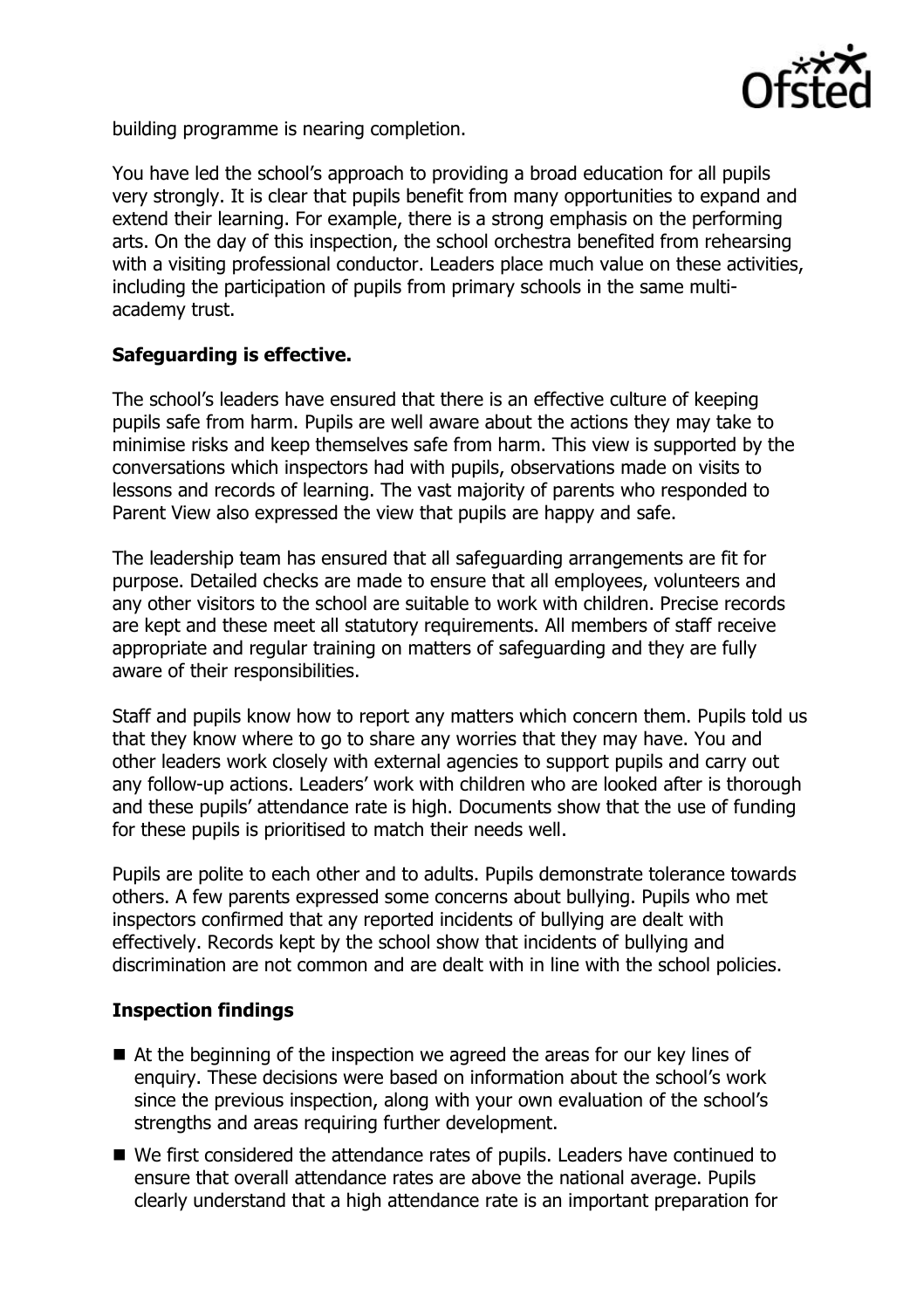

adult life and this is also reflected in the way pupils arrive promptly for lessons. A very small proportion of pupils do not attend regularly. Leaders have put in place systems to support these pupils and ensure that they are safe when not attending school. In some instances pupils have particular needs and these pupils are supported by working with other agencies, including medical services.

- Our next line of enquiry focused on pupils' progress in mathematics. Over the last three years the progress made by pupils has been in line with the national average. The most able pupils have not always been stretched to reach the highest grades. School leaders recognised that the quality of teaching and assessment in mathematics needed to be improved. In the last 18 months you have appointed a new subject leader for mathematics, and all teachers in the department have taken up their posts since September 2016.
- $\blacksquare$  The new subject leader has put in place new curriculum plans for pupils. These plans ensure that pupils are developing knowledge and understanding of mathematics in a structured manner. Teachers have established new assessment methods and are able to pinpoint gaps in pupils' skills or knowledge. Specific intervention sessions have been arranged to close these gaps.
- **Inspectors saw that in mathematics lessons many pupils are making secure** progress and some pupils are clearly confident in their ability to take on more challenges. This improvement is evident in the school's tracking data. Some older pupils told inspectors that they now enjoy mathematics more than previously. For younger pupils, however, there were still some uncertainties and less confidence when tackling mathematical problems. Inspectors noted that younger pupils are not always clear about what they need to do next in order to improve their work. Leaders are aware of this and measures are being taken to oversee a consistent application of the school's policy about giving effective feedback to pupils.
- Additional focus has been given to accelerating the progress of the most able pupils with the goal of a higher proportion reaching the highest GCSE grades. Pupils' aspirations are being raised. For example, some older pupils have opportunities to work regularly with their peers from other schools at the Exeter Mathematics School.
- Our third line of enquiry was to review the impact of leaders' work with disadvantaged pupils. Leaders have worked on developing strategies to help these pupils to overcome barriers to learning. Class teachers are well briefed about the specific needs of disadvantaged pupils so that they are given appropriate support. The work of teaching assistants is carefully directed to give maximum impact. Leaders ensure that some funding is also available to help disadvantaged pupils to access other learning activities, such as tuition in music. As a result, over the last two years disadvantaged pupils have made better progress than other pupils nationally.
- Finally, we reviewed the work undertaken by leaders to ensure that the school's curriculum in key stage 4 prepares pupils well for their adult lives. The school has adopted an approach to the curriculum which you described as 'agile'. Clearly recognising changing requirements at a national level, leaders have taken positive steps to offer a suitable curriculum. All pupils continue to study history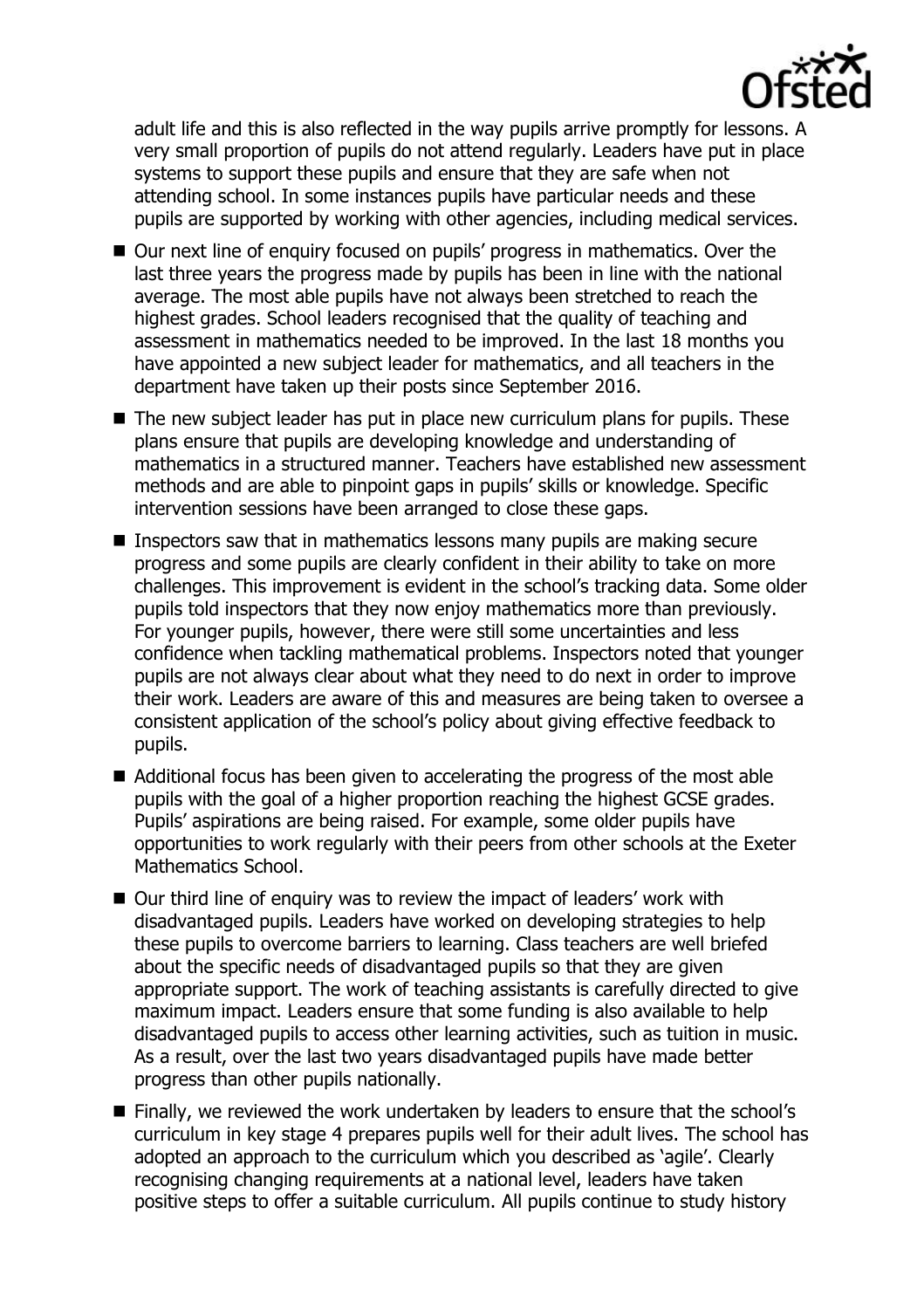

or geography, and some study both. There has been a considerable increase in the proportion of pupils who study a modern foreign language with approximately 80% of pupils doing so. In addition to French, GCSE Spanish has been introduced to expand the choice. These changes have ensured that pupils are on an equal footing when they progress to further study or training.

- The science qualifications which are available to pupils have been amended and there has been a significant increase in the proportion of pupils who decide to study GCSEs in physics, chemistry and biology. Computer science has also increased in popularity. Examination results in physics, chemistry and biology have all been strong in recent years; pupils have responded positively to the challenge of this group of qualifications.
- Recognising that some pupils are more suited to vocational routes, you have continued to offer some qualifications which meet this need. Where necessary, pupils are offered additional support in one option. This provides a further focus on the skills which underpin progress and achievement in all other subjects. Consequently, the curriculum now offers pupils a broader range of choices and greater challenge in key stage 4.

#### **Next steps for the school**

Leaders and those responsible for governance should ensure that:

 $\blacksquare$  recent improvements to teaching, learning and assessment, particularly in mathematics, are embedded consistently so that all pupils make strong progress.

I am copying this letter to the chair of the governing body, the regional schools commissioner and the director of children's services for Devon. This letter will be published on the Ofsted website.

Yours sincerely

Ann Cox **Ofsted Inspector**

## **Information about the inspection**

During this inspection, inspectors spoke with you and other leaders. I had a conversation with the chair of the board of directors. We visited lessons across year groups to observe learning in a range of subjects. We looked at samples of pupils' work and talked with them about their progress. We talked informally with pupils around the school at breaktimes and at the end of the school day. One inspector held a formal meeting with a small group of pupils from each year group in the school to discuss their learning experiences. We considered documentary evidence relating to the impact of the school's work, including safeguarding and attendance. We scrutinised the school's evaluation documents and the improvement plans. We looked at examples of the school's systems to track pupils' progress. We took into